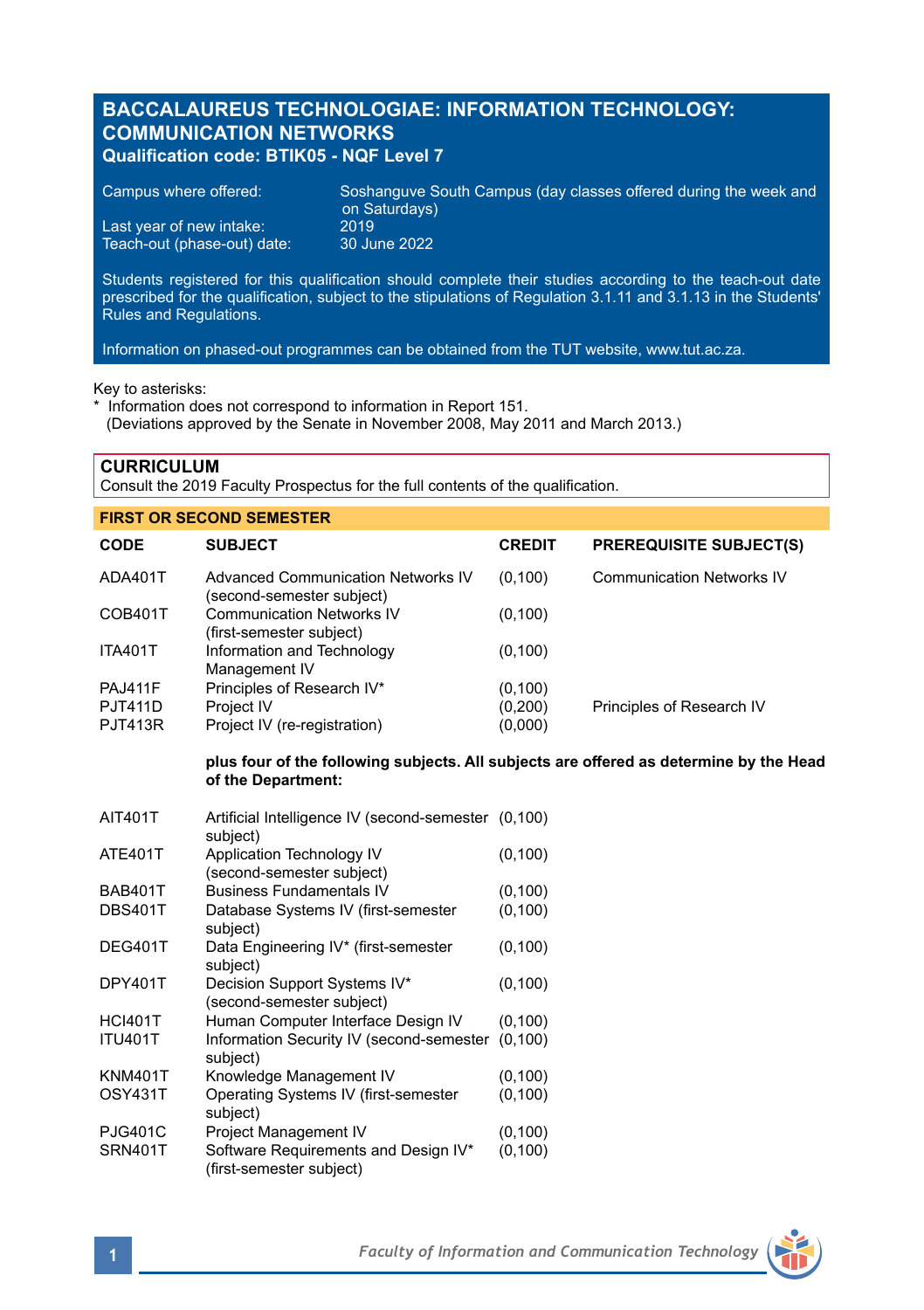TPG401T Technical Programming IV (first-semester (0,100) subject)

TOTAL CREDITS FOR THE QUALIFICATION: **1,000**

## **SUBJECT INFORMATION (OVERVIEW OF SYLLABUS)**

The syllabus content is subject to change to accommodate industry changes. Please note that a more detailed syllabus is available at the Department or in the study guide that is applicable to a particular subject. At time of publication, the syllabus content was defined as follows:

### **A**

### **ADVANCED COMMUNICATION NETWORKS IV (ADA401T) 1 X 3-HOUR PAPER** *(Subject custodian: Department of Information Technology)*

This subject focuses on the designing of networks according to methodologies recommended by Cisco. Areas covered include pre-design procedures such as the PDIOO methodology, designing modular network topologies according to the enterprise composite model, enterprise WAN design, Cisco IOS queuing methods and designing secure networks. (Total tuition time: ± 36 hours)

# **APPLICATION TECHNOLOGY IV (ATE401T) 1 X 3-HOUR PAPER**

## *(Subject custodian: Department of Computer Science)*

The purpose of this subject is to equip students with skill and knowledge in the use of software design patterns. The subject exposes students to the commonly used creational, structural and behavioural design patterns. (Total tuition time: ± 40 hours)

### **ARTIFICIAL INTELLIGENCE IV (AIT401T) 1 X 3-HOUR PAPER**

*(Subject custodian: Department of Computer Systems Engineering)*

Aim/Purpose: To introduce the fundamentals of the art of creating machines that perform functions that require intelligence when performed by people. The field includes problem solving, communicating, perceiving and acting, learning, knowledge, reasoning and planning, uncertain knowledge and reasoning. (Total tuition time:  $± 26$  hours)

### **B**

## **BUSINESS FUNDAMENTALS IV (BAB401T) 1 X 3-HOUR PAPER**

*(Subject custodian: Department of Informatics)* Business analysis is critical in identifying the business needs of end users and other stakeholders to determine the appropriate solution to a business problem. Focus is primarily on business analysis, and discusses how to obtain success in business analysis. Six business analysis knowledge areas are discussed in detail. On successful completion of this subject, the student will be able to: specify and model requirements for an IT business solution, investigate business problem or opportunity within an organisation, analyse and document solution requirements for an IT organisation and support project manager throughout solution development, implementation and testing to ensure that requirements are met. (Total tuition time:  $\pm$  54 hours)

## **C**

# **COMMUNICATION NETWORKS IV (COB401T) 1 X 3-HOUR PAPER**

*(Subject custodian: Department of Information Technology)* The configuration of network routers and the implementation of networks. At the end of this subject, the student will be able to apply the acquired skills to install, configure, and operate LAN, WAN, and dial access services for small Cisco networks (100 nodes or fewer) using the following protocols: IP, EIGRP, Serial, Frame Relay,

IP RIP, VLANs, RIP, Ethernet, Access Lists. (Total tuition time: ± 36 hours)

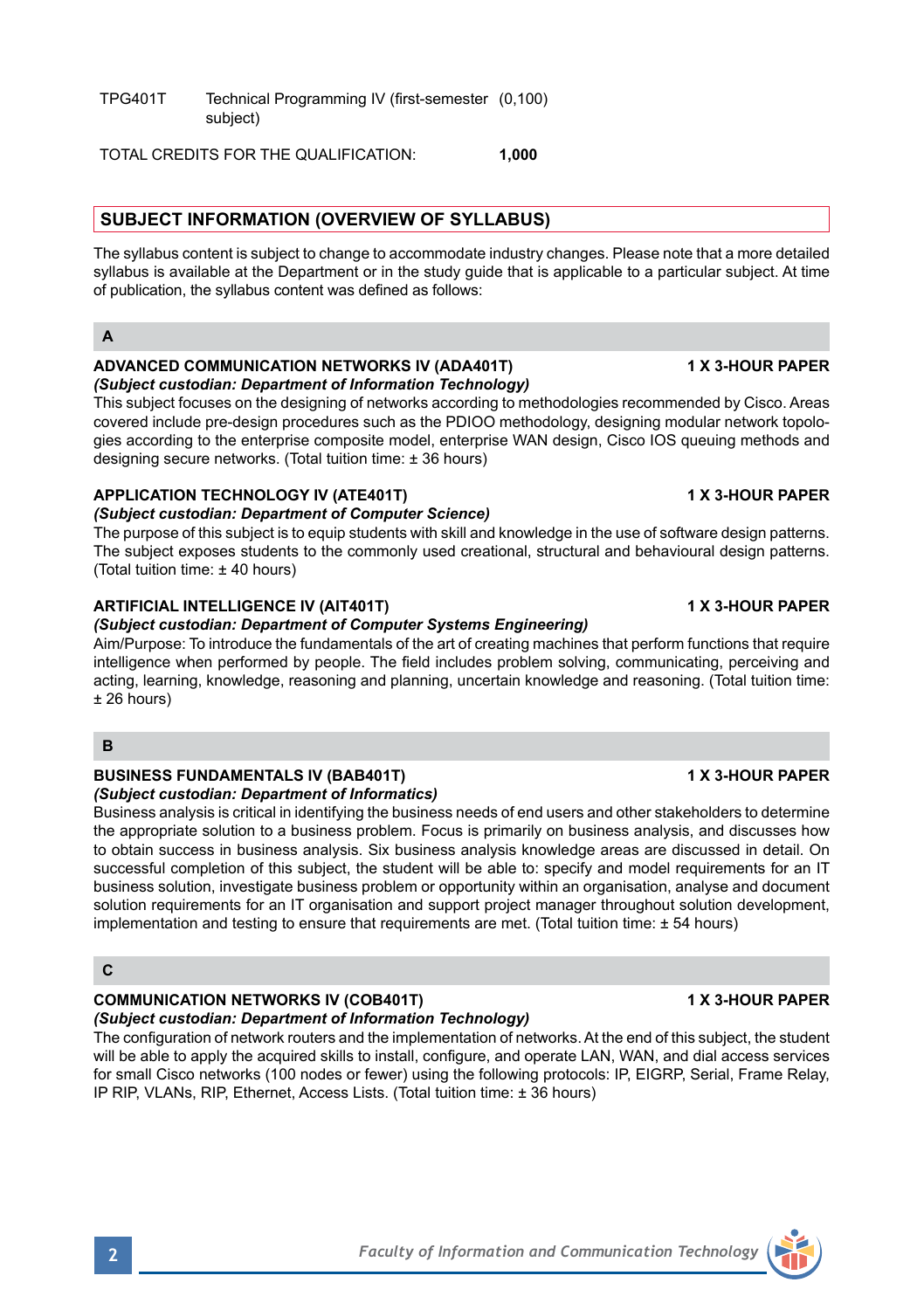# **DATA ENGINEERING IV (DEG401T) 1 X 3-HOUR PAPER**

### *(Subject custodian: Department of Computer Science)*

The aim of this subject is to address the issues of data representation for data mining. Objectives: On completion of this subject, students should be able to prepare and process data for meaningful interpretations. Key topics: data engineering models, data mining tool, normalisations and redistributing variables, introduction to Neural network. (Total tuition time: ± 40 hours)

### **DATABASE SYSTEMS IV (DBS401T) 1 X 3-HOUR PAPER**

### *(Subject custodian: Department of Computer Science)*

This subject assumes knowledge of databases and builds on this existing database knowledge by presenting database design and technology concepts. Fundamental database concepts are covered as well as relational database models and normalisation; entity-relationship modelling; transaction management and concurrency control; distributed database management systems; object-orientated databases; client/server systems; data warehousing, data mining and also databases in electronic commerce. (Total tuition time: ± 40 hours)

### **DECISION SUPPORT SYSTEMS IV (DPY401T) 1 X 3-HOUR PAPER**

## *(Subject custodian: Department of Computer Science)*

The subject focuses on decision support systems and business intelligence, human decision making processes, decision making, systems, modeling and support, decision support systems concepts, methodologies and technologies, modeling and analysis, data mining for business intelligence, artificial neural networks for data mining, text and web mining, data warehousing and the CART algorithm. (Total tuition time: ± 40 hours)

**H**

# **HUMAN COMPUTER INTERFACE DESIGN IV (HCI401T) 1 X 3-HOUR PAPER**

### *(Subject custodian: Department of Computer Science)*

Students gain knowledge and skills required for designing interactive products to support the way they communicate and interact in their everyday and working life. Students should know how to generate user requirement, design, evaluate and implement interactive computing systems for human use with other human factors and ergonomics. The subject's main topics include: the use of general HCI principles to design screens for Windows application and for the Web; understanding users and user-centered design; identifying needs and establishing requirements; doing conceptual design, prototyping and construction of human computer interfaces for different types of users. (Total tuition time: ± 40 hours)

**I**

### **INFORMATION AND TECHNOLOGY MANAGEMENT IV (ITA401T) 1 X 3-HOUR PAPER** *(Subject custodian: Department of Informatics)*

This subject provides concepts and frameworks for understanding the potential impact of Information Technology (IT) on business strategy and performance. The subject focuses on the implications of increased digitisation for defining business strategies and operating models, and explores the roles of both general managers and IT executives in using IT to achieve operational excellence and business agility. On successful completion of this subject, the student will be able to develop an IT Strategy for a digital enterprise; evaluate how IT will shape future businesses and the contribution of enterprise architecture; evaluate the risk and benefits of digitised processes and compare strategically whether to perform those processes internally or externally; assess the impact of globalisation; motivate why some firms are better able to convert their IT investments into business value; and implement steps to ensure effective IT decision making. (Total tuition time: ± 54 hours)

### **INFORMATION SECURITY IV (ITU401T) 1 X 3-HOUR PAPER**

### *(Subject custodian: Department of Information Technology)*

Encryption and decryption algorithms, protocols, operating systems, databases and network security. (Total tuition time: ± 40 hours)

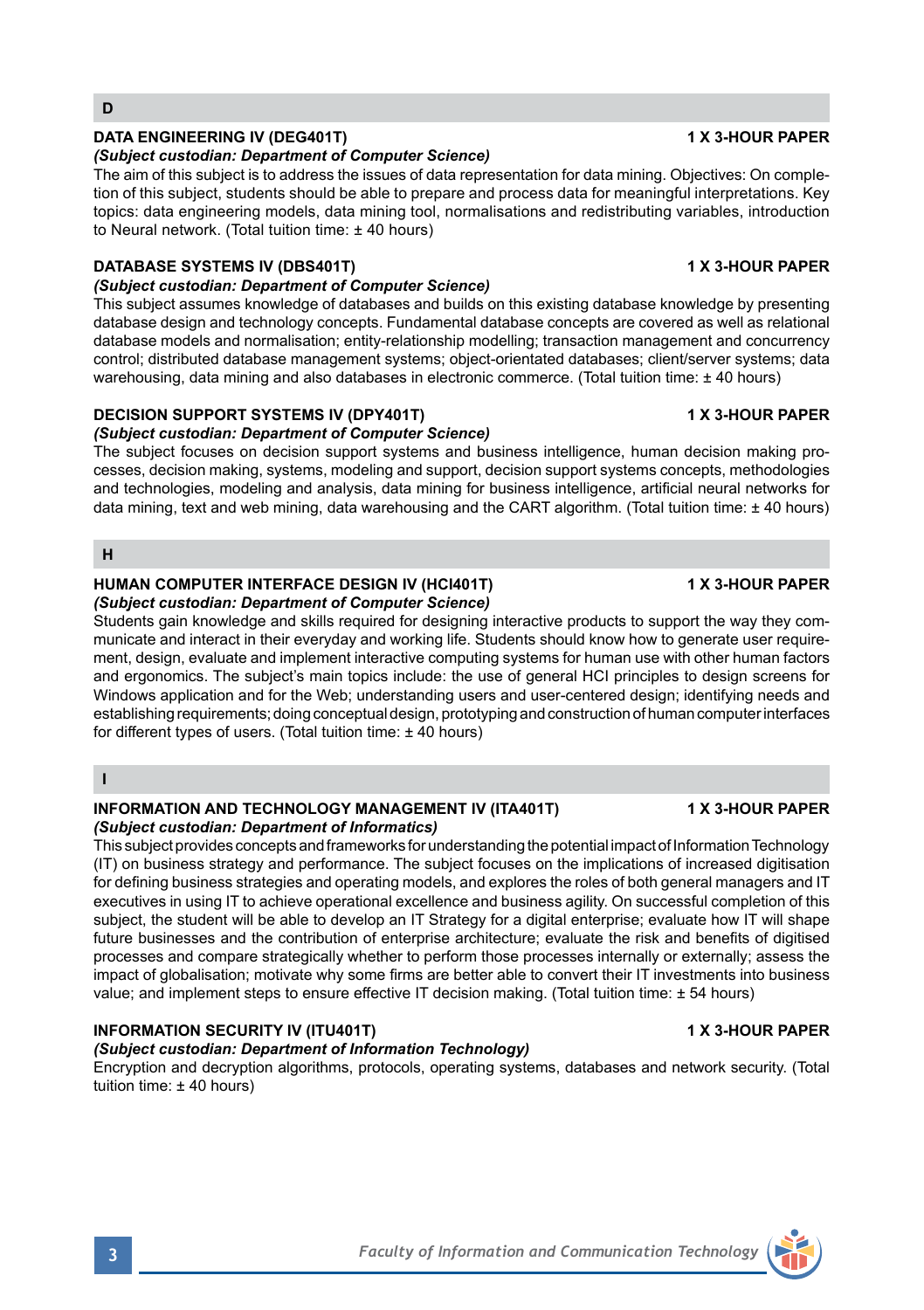### **KNOWLEDGE MANAGEMENT IV (KNM401T) 1 X 3-HOUR PAPER** *(Subject custodian: Department of Informatics)*

This subject is aimed at extending the skills of the students by introducing students to the various Knowledge Management concepts, design, implementation and management of KNM systems, as well as an overview of challenges that organisations face during the implementation of KNM initiatives. As the economy increasingly moves towards a knowledge-based economy, the ability to manage knowledge becomes a matter of competitive survival for organisations. Principles and practice of knowledge management in organisations, therefore, become the focal point of this subject. On completion of the subject, students will be able to identify and apply the theoretical and practical knowledge management principles to address management pitfalls, manage these knowledge management challenges; and implement the relevant knowledge management steps to ensure success within the context of the organisation. (Total tuition time:  $\pm$  54 hours) file. (Total tuition time: ± 60 hours)

**O**

### **OPERATING SYSTEMS IV (OSY431T) 1 X 3-HOUR PAPER**

### *(Subject custodian: Department of Computer Systems Engineering)*

The main objective of this subject is to design and program a simple operating system (using layered technology), programmed in Assembler, C or C++ programming languages. The simple operating system will have a programmed boot process (written in Assembler only), a kernel (can be written in Assembler, C or C++ combination), file system (can be written in Assembler, C or C++ combination), and command interpreter or shell (can be written in Assembler, C or C++). Students should have prior (and solid) knowledge of operating systems and C or C++ programming language before embarking on this subject. The subject starts off with a revision of Assembler programming only. No revision of C or C++ is done, as this is required from students. When time permits, advanced concepts (in theory only), such as memory management, process management and process scheduling, as well as types of operating systems, such as distributed, parallel, embedded and/ or real-time operating systems, are evaluated theoretically. (Total tuition time: ± 26 hours)

**P**

## **PRINCIPLES OF RESEARCH IV (PAJ411F) CONTINUOUS ASSESSMENT**

### *(Subject custodian: Department of Information Technology)*

This subject prepares students to obtain the necessary skills in doing proper research to deliver a proper researched report. The subject also looks at the basics of paradigms, methodologies, and techniques of research in the behavioural sciences, and their application in information technology. On completion of the subject, students will be able to apply the basic paradigms, methodologies and techniques; apply different methodologies in different scenarios; recommend which data collection technique is necessary; apply correct research methods in the ICT environment, and apply the appropriate tools for collecting data in the ICT environment. Project topics and research questions in line with the Department niche area. (Total tuition time: ± 54 hours)

### **PROJECT IV (PJT411D, PJT413R) CONTINUOUS ASSESSMENT**

### *(Subject custodian: Department of Information Technology)*

This subject is an IT project that includes IT research and writing a research report. On completion of the subject, students will be able to apply the research and presentation skills obtained in Principles of Research, apply the correct Harvard reference method, demonstrate writing skills, and demonstrate research skills according to the project topics and research questions in line with the Department niche area. (Total tuition time: ± 26 hours)

### **PROJECT MANAGEMENT IV (PJG401C) 1 X 3-HOUR PAPER**

### *(Subject custodian: Department of Informatics)*

This subject aims to enhance students' knowledge of Project Management. The student who successfully completes this subject must be able to apply project management skills to any IT related project. On completion of the subject, students will be able to define, facilitate, document, and manage the project requirements for information technology project, construct the relevant template based on industry-accepted standards, apply the appropriate techniques that are geared to significantly improve requirements, collection and documentation; and explore the roles of various players (project leaders, business analysts, client advocates, and customers) in determining the success of the requirements definition for IT projects. (Total tuition time: ± 54 hours)